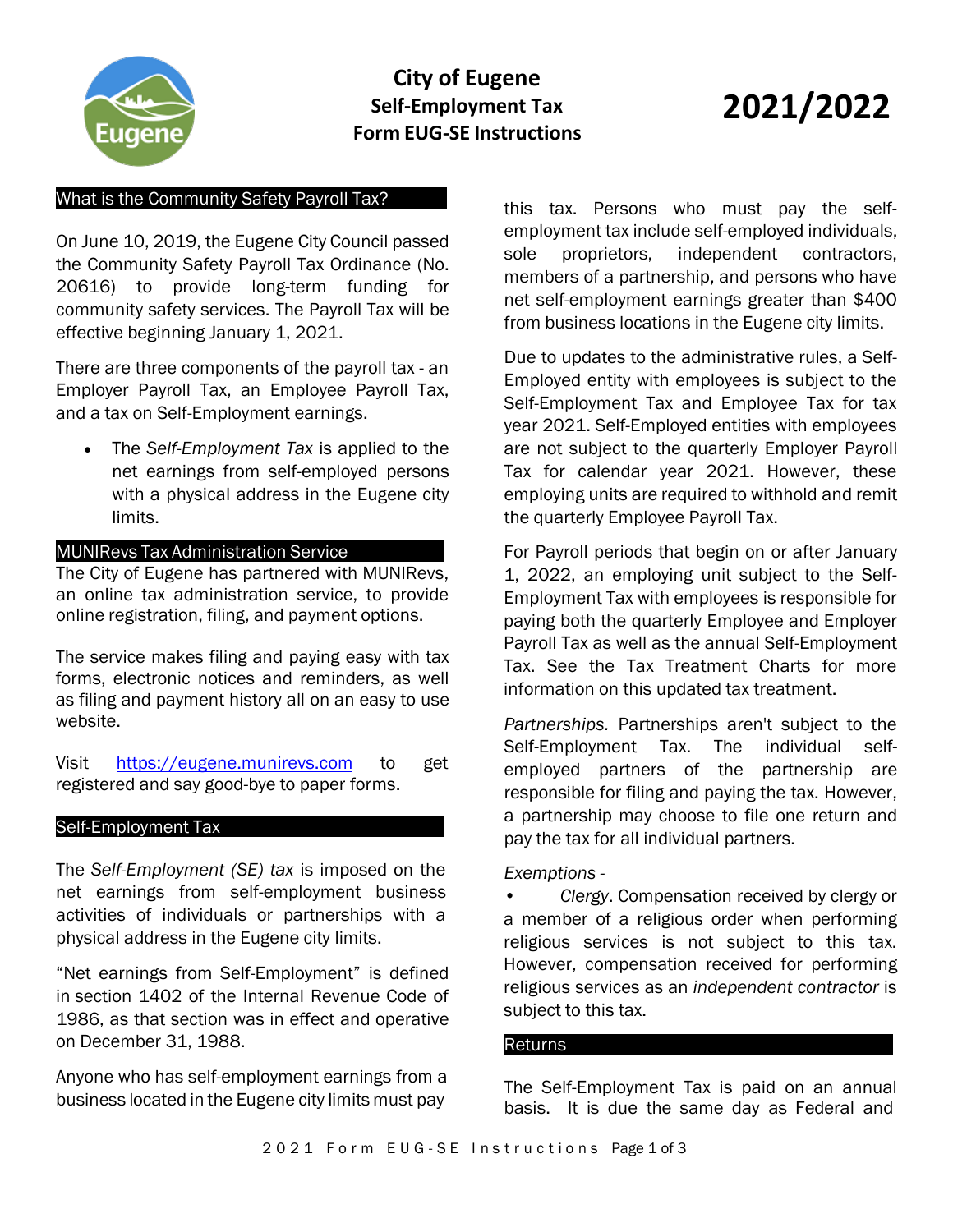Oregon individual income tax returns for calendar year filers. For employing units subject to the Self-Employment Tax filing a fiscal year return, the return is due on the 15th day of the fourth month following the end of the fiscal year. If the business is a fiscal year filer, please contact the city at [cspayrolltaxhelp@eugene-or.gov](mailto:cspayrolltaxhelp@eugene-or.gov) as the Self- Employment Tax form due date may need to be adjusted.

For the 2021 tax year, the due date for calendar year filers is April 15, 2022.

When the due date falls on a Saturday, Sunday, or legal holiday, the due date will be the next business day.

*Extensions* - If allowed an extension for Federal or Oregon purposes, the business is allowed the same extension for the Eugene SE Tax. If the business has been granted an extension, it must make the payment by the original due date of the return to avoid a penalty and interest charge. An extension of time to file does not mean more time to pay.

#### Forms

The *SE tax* form– *Self-Employed Tax Annual Return* (Form EUG-SE) is submitted annually

The Voucher form – Form EUG-PY-V for paper forms submitted with check, cashier's check or money order payments via mail. See 'Payments' below for where to send mailed payments.

If a self-employed person had no taxable selfemployment earnings of less than \$400 for the year, they need to submit a 'zero' SE return.

## Calculating SE Tax

The Ordinance provides the Self-Employment Tax rate is 0.0021, unless the self-employed person had two or less, or no employees during the year, in which the tax rate is 0.0015 on selfemployment earnings up to \$100,000.

*Two or less employees* – If a self-employed person employs two or less, or no employees during the

year, the first \$100,000 of net earnings from selfemployment are taxed at a reduced rate of .0015.

"Two or Less employees" will be determined using *average annual employment*. This will be a count of all employees (including all full-time, part-time, temporary, and seasonal employees) for each month, totaled for the year, and divided by 12.

'Employees' does not include temporary employees contracted through professional employment organizations or staffing services.

#### Eugene City Limits

To see if a business location is in the Eugene city limits, please use our [online Search by Address](https://www.eugene-or.gov/4281) [tool o](https://www.eugene-or.gov/4281)n our website. The Eugene city limits is not the same as the Eugene urban growth boundary or determined by certain ZIP codes. A selfemployed person may have an address that contains "Eugene," but still be outside the Eugene city limits.

#### Business Location

The *SE Tax* is applied to net self-employment earnings a self-employed person located in the Eugene city limits. The key factor is the *physical location of the self-employed person*, not where the work is performed as with the TriMet and LTD self-employed transit taxes.

For this purpose, "business location" is defined as any physical location in the Eugene city limits to which a self-employed person conducts business operations, including any real property, building, facility, or office owned, leased, or occupied by the self-employed person.

"Business location" does not include temporary job sites generated by customers located in the Eugene city limits, including but not limited to construction sites or plumbing / electrical / landscaping clients.

*Multiple business locations* - If a self-employed person with a physical address in the City has one or more business locations outside the City, no tax